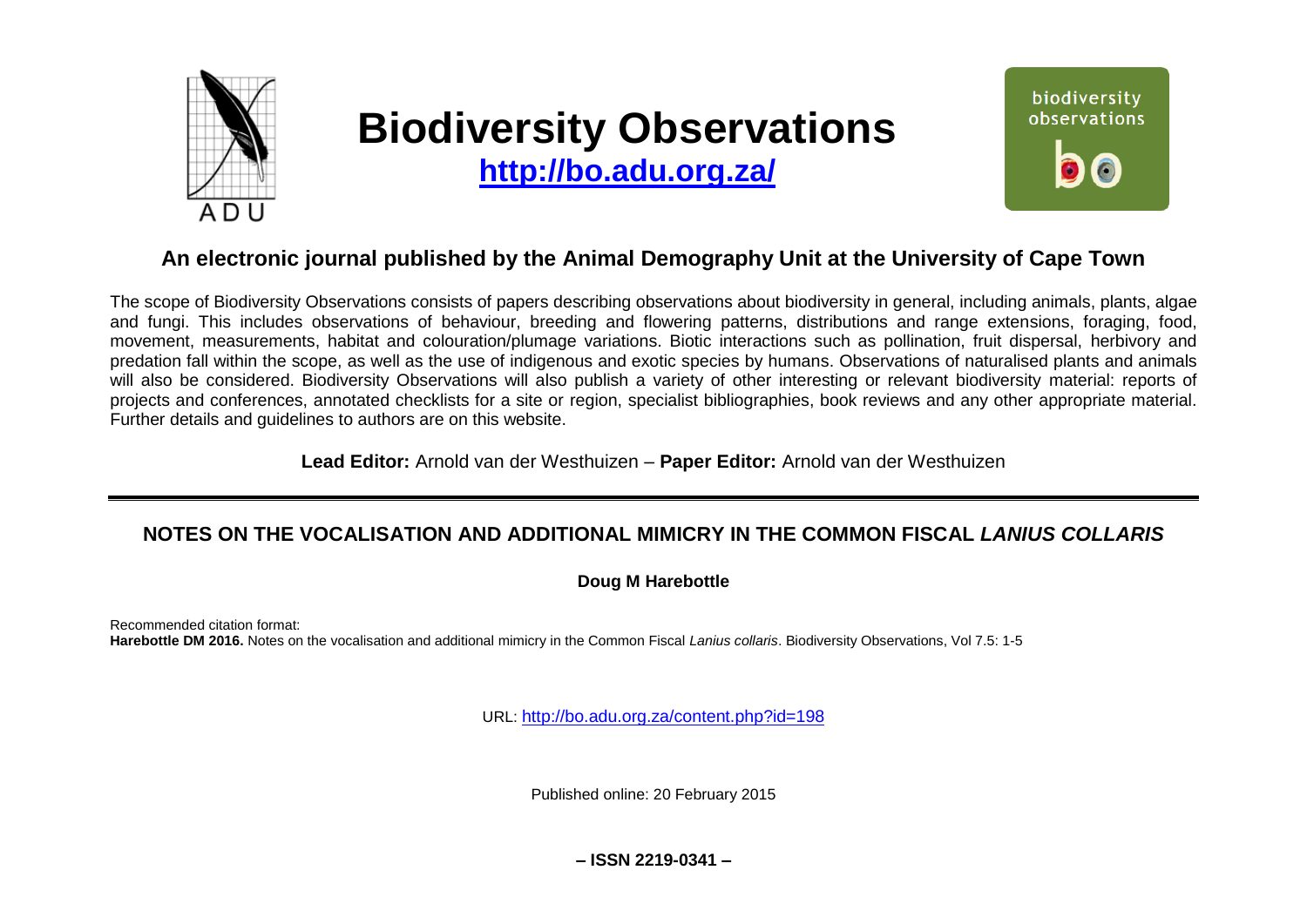## **VOCALISATION AND ADDITIONAL VOCAL IMITATIONS IN THE COMMON FISCAL** *LANIUS COLLARIS*

*Doug M. Harebottle\**

14 Seaton Street, Plumstead, 7800

\* Corresponding author: [dm.harebottle@gmail.com](mailto:dm.harebottle@gmail.com)

## **Introduction**

The Common Fiscal *Lanius collaris* is a common, widespread species in South Africa and occurs across all biomes although tends to be less common across the central Karoo (Parker 1997, Hockey *et al.* 2005). Current data from the second southern African bird atlas (SABAP2, [http://sabap2.adu.org.za\)](http://sabap2.adu.org.za/) shows that the species has a mean overall reporting rate of 68%. The species has adapted well to man-made habitats and is commonly seen in parks and gardens in many towns and cities, and alongside roadsides where it is regularly seen perched on fence posts or telephone poles (Parker 1997).

The species is highly territorial and males defend territories yearround. Vocalisations in the Common Fiscal have been well studied and documented (Vernon 1973, Dean 2005); the song is quite complex and variable and consists of a mixing of warbles, trills and whistles and often includes mimicry of other species. Dean (2005) lists 16 species that the species has known to mimic as part of it song. During April 2014, I recorded, on two occasions, a male singing in my garden (S34°01.985', E18°28.745') in Plumstead, Cape Town, South Africa and documented additional mimicry.



**Fig 1** - Photograph of the male Common Fiscal *Lanius collaris* recorded singing near top of a bottlebrush tree.

#### **Methods**

Recordings of the male's song were made with an Olympus VN 5500PC Digital Voice Recorder without the use of an external microphone. One recording was made on 9 April 2014 (the bird perched on a power line) and two recordings were made on 10 April 2014 (the bird perched at or near the top of a Bottlebrush *Callistemon* spp. tree). On all occasions I was able to get within a few meters of the singing bird and point the microphone in the direction of the bird.

## **Results**

The first recording <http://vmus.adu.org.za/?vm=BirdPix-24425> lasted 76 seconds. The the total recording time for the recordings on 10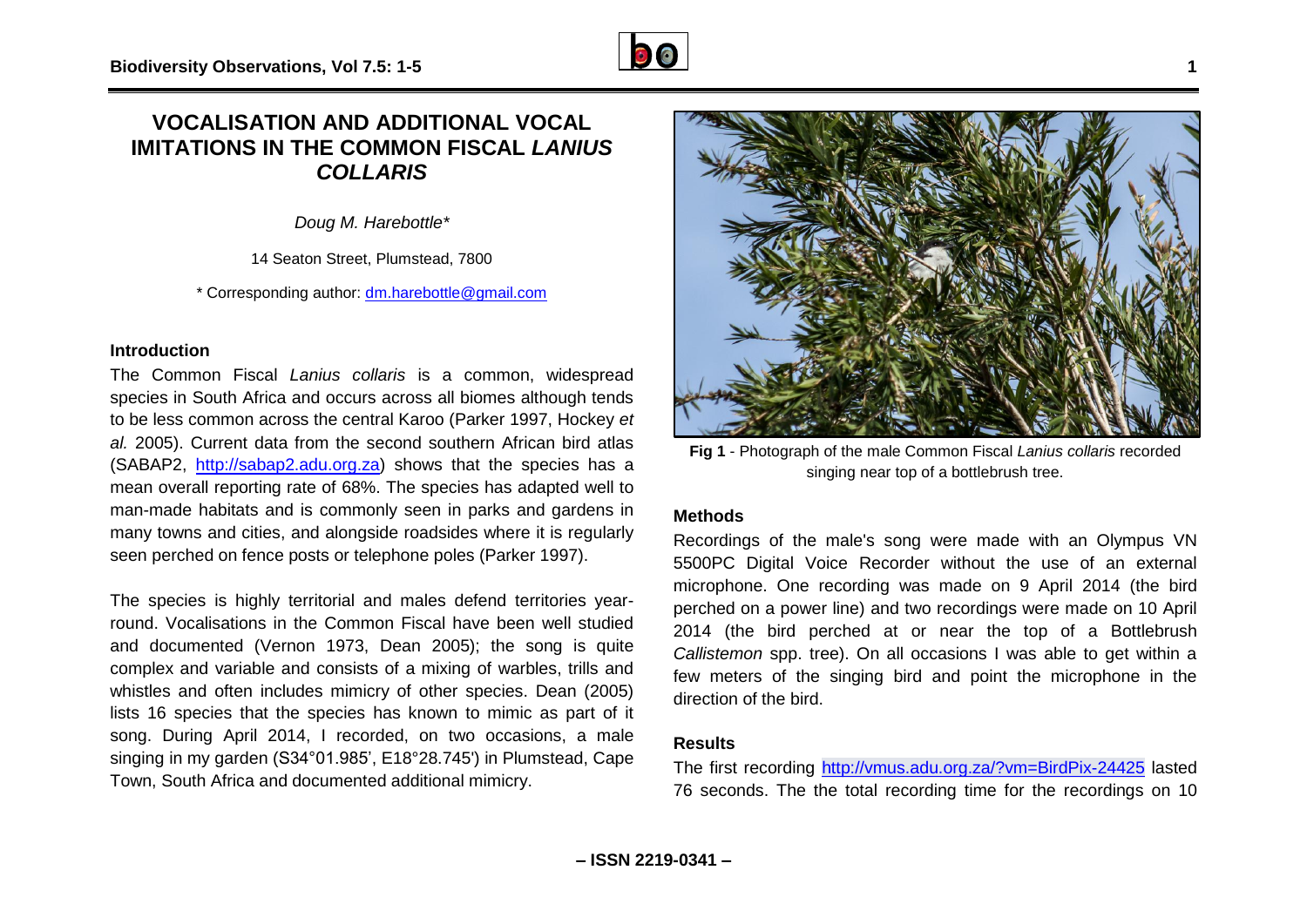

April was 266 s [http://vmus.adu.org.za/?vm=BirdPix-24426.](http://vmus.adu.org.za/?vm=BirdPix-24426)

A total of 11 imitations were able to be identified during both recorded songs of the male fiscal (Table 1 and 2); ten of these were of indigenous species and one which sounds like a Cockatiel *Nymphicus hollandicus*. Up to 70% of the time the bird spent singing included imitations and/or mimicry which were heard at various stages and interspersed with the shrike's usual song warbles and trills (Tables 1 and 2). Cape White-eye *Zosterops capensis*, Common Starling *Sturnus vulgaris*, Cape Weaver *Ploceus capensis* and to some degree Cape Sparrow *Passer melanurus* were the more frequently used mimics (Tables 1 and 2). The male tended to spend longer using Cape White-eye or Common Starling imitations during his song of 10 April than any of the other species (Table 2).

**Table 1.** Duration and length of snippets of calls imitated by a male Common Fiscal during a 76 second song on 9 April 2014, Plumstead, Cape Town. Refer to sound file [http://vmus.adu.org.za/?vm=BirdPix-24425.](http://vmus.adu.org.za/?vm=BirdPix-24425)

| <b>Species</b>                                       | Time periods and duration (s)                                        |           |
|------------------------------------------------------|----------------------------------------------------------------------|-----------|
| Cape Sparrow<br>Passer melanurus                     | $00:04 - 00:10(6s)$<br>$00:22 - 00:24(4s)$                           | $T = 12s$ |
| Cape White-eye<br>Zosterops capensis                 | $00:11 - 00:21(10s)$<br>$00:26 - 00:40(14s)$<br>$00:58 - 01:14(16s)$ | $T = 40s$ |
| <b>White-throated Swallow</b><br>Hirundo albigularis | $00:41 - 00:43(3s)$                                                  | $T = 2s$  |
| <b>Common Starling</b><br>Sturnus vulgaris           | $00:51 - 00:56(5s)$                                                  | $T = 5s$  |
|                                                      | Total (All species) = 59s                                            |           |

**Table 2.** Duration and length of snippets of calls imitated by a male Common Fiscal during a combined 266 second song on 10 April 2014, Plumstead, Cape Town. Refer to sound file [http://vmus.adu.org.za/?vm=BirdPix-24426.](http://vmus.adu.org.za/?vm=BirdPix-24426)

| <b>Species</b>         | Time period and duration (s)                 |  |
|------------------------|----------------------------------------------|--|
| Cape Weaver            | $00:03 - 00:25(22s)$                         |  |
| Ploceus capensis       | $01:00 - 01:06$ (6s)                         |  |
|                        | $01:49 - 01:57(8s)$                          |  |
|                        | $02:04 - 02:12(8s)$                          |  |
|                        | $02:47 - 02:49(2s)$<br>$T = 26s$             |  |
| Red-faced Mousebird    | $00:51 - 00:58(7s)$                          |  |
| Urocolius indicus      | $02:13 - 02:14(1s)$<br>$T = 8s$              |  |
| <b>Common Starling</b> | $01:10 - 01:13(13s)$                         |  |
| Sturnus vulgaris       | $01:17 - 01:20(3s)$                          |  |
|                        | $02:37 - 02:39(2s)$                          |  |
|                        | $02:50 - 03:01(11s)$                         |  |
|                        | $03:10 - 03:12(1s)$                          |  |
|                        | $03:23 - 03:30(7s)$                          |  |
|                        | $03:47 - 03:48(1s)$                          |  |
|                        | $03:54 - 04:01(7s)$<br>$T = 45s$             |  |
| Cape Sparrow           | $T = 2s$<br>$01:14 - 01:16(2s)$              |  |
| Passer melanurus       |                                              |  |
| Cape White-eye         | $00:56 - 00:59(3s)$                          |  |
| Zosterops capensis     | $02:42 - 02:46(4s)$                          |  |
|                        | $03:01 - 03:08(7s)$                          |  |
|                        | $03:16 - 03:21(7s)$                          |  |
|                        | $03:40 - 03:46$ (6s)                         |  |
|                        | $03:49 - 03:53(4s)$                          |  |
|                        | $04:01 - 04:21(20s)$<br>$T = 51s$            |  |
| Cape Wagtail           | $\overline{T} = 12s$<br>$01:28 - 01:42(12s)$ |  |
| Motacilla capensis     |                                              |  |
| Cape Bulbul            | $01:41 - 01:46(5s)$                          |  |
| Pycnonotus capensis    | $T = 8s$<br>$03:21 - 03:24(3s)$              |  |
|                        |                                              |  |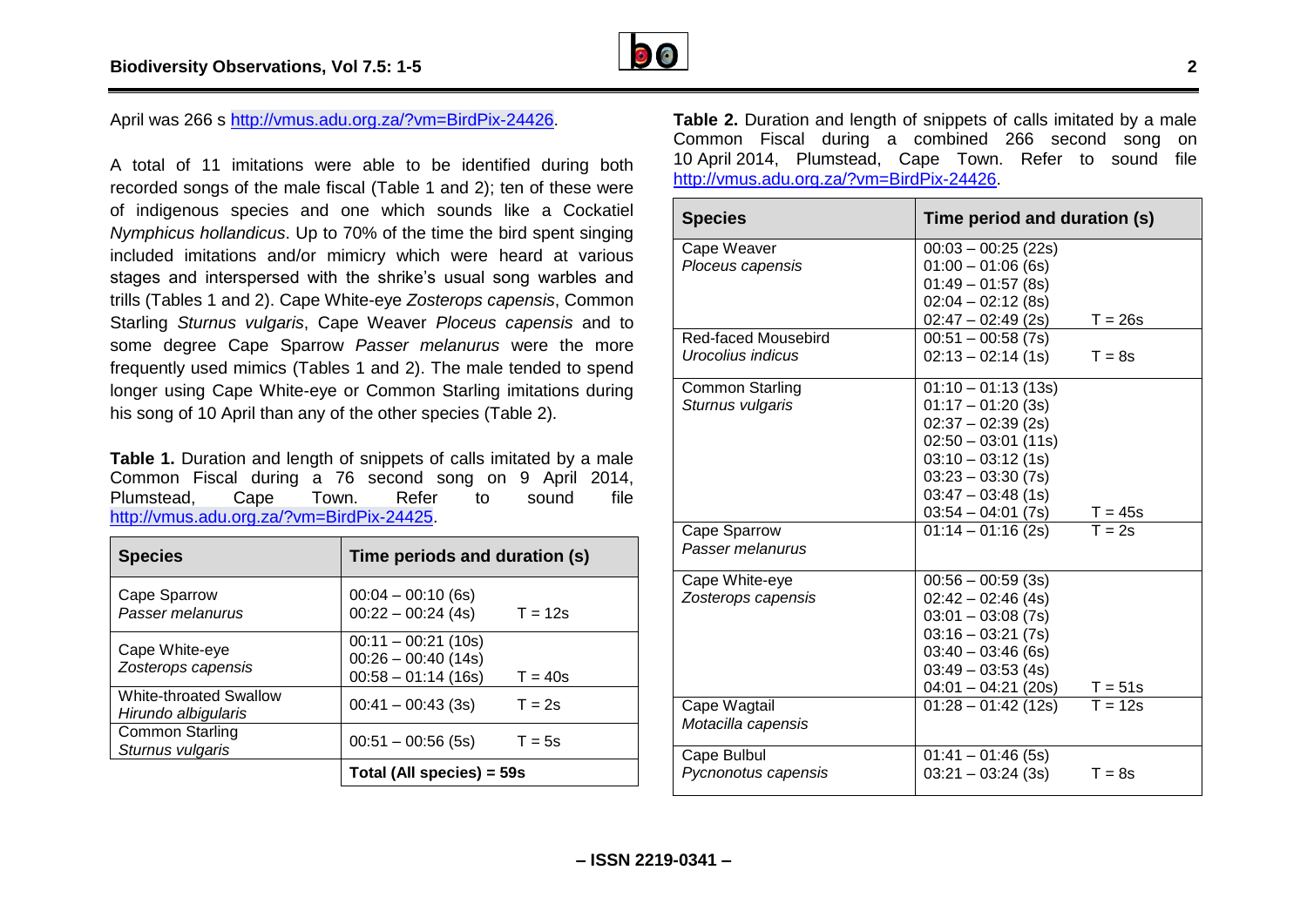| <b>Red-winged Starling</b> | $00:50 - 00:51(1s)$                         |           |
|----------------------------|---------------------------------------------|-----------|
| Onychognathus morio        | $00:33 - 00:35(2s)$                         | $T = 3s$  |
|                            |                                             |           |
| Cape Robin-chat            | $02:26 - 02:36(10s)$<br>$02:40 - 02:41(1s)$ |           |
|                            |                                             |           |
| Cossypha caffra            |                                             | $T = 11s$ |
|                            |                                             |           |
| Cockatiel                  | $03:13 - 03:15(2s)$                         | $T = 2s$  |
| Nymphicus hollandicus      |                                             |           |
|                            |                                             |           |
|                            |                                             |           |
|                            | Total (All species) = 167s                  |           |
|                            |                                             |           |

#### **Discussion**

The frequent inclusion of Cape White-eye, Common Starling, Cape Weaver and Cape Sparrow imitations in the male's repertoire is not unexpected; all these species occur regularly in or within a radius of 50 m of the garden and call on a regular, almost daily, basis. Of the remaining species the Cape Bulbul and Cape Wagtail are the only species that make sporadic occurrences in the garden.

It is interesting that the bird included a Cockatiel call; there are no known cockatiels in the immediate vicinity of the garden which suggests that the shrike may have heard the call from farther away in the surrounding neighbourhood. I have recorded this male bird up to 100 m from our garden (pers. obs.) The only migrant species identified in the repertoire was that of a White-throated Swallow, an intra-African migrant. These birds usually arrive in early-mid October in our neighbourhood, remain for up to two weeks (during which they are quite vocal) and then leave the area and go elsewhere. This suggests that the shrike, like most mimics, has the ability to recognise and store calls or sounds for later use.

Only two species from this study, Cape Robin-chat and Red-faced Mousebird, are included as listed mimics by Dean (2005) of the

Common Fiscal. However, this is solely based on work done by CJ Skead in the Eastern Cape during the 1990s. Consequently, the following new species can be added to the list of known mimics Common Starling, Cape Sparrow, Cape Bulbul, Cape Weaver, Cape White-eye, Cape Wagtail, White-throated Swallow and Cockatiel. This is the first recorded instance of a domestic caged bird as a mimic in the Common Fiscal.

What is notable from this short study, particularly from the longer 10 April recording, that there is substantial mimicry taking place in amongst the shrike's usual swizzles and warbles. Much of the mimicry is rapid, incomplete and made at frequent intervals, and often with two or more mimicry calls following each other. This made it relatively difficult to discern and extract snippets of the calls being mimicked by the shrike. There may well be more mimicry or imitation occurring here than can be identified; the harshness of the shrike's voice is most likely distorting some of the mimicry and/or imitations taking place (F Peacock *in. litt*.).

Mimicry has been recorded in 15-20% of all bird species (Marshall 1950, Goodale *et al.* 2006). Species in the North American family Mimidia are known as the most accomplished mimics, and include the mimic thrushes, jays, mockingbird, catbirds and thrashers. Mynas, a group of birds native to southern Asia, notably India, are exceptionally well known mimics and can imitate both bird and other sounds (e.g. car alarms). In southern Africa, 69 passerine species are known to include mimicry (or imitation) in their calls and/or songs (Vernon 1973) and include well known families such as the larks (Alaudidae), robins and robin-chats (Muscicapidae), shrikes (Laniidae), drongos (Dicruridae), canaries and buntings (Fringillidae) parrots (Psittacidae) and honeyguides (Indicatoridae) (Vernon 1973).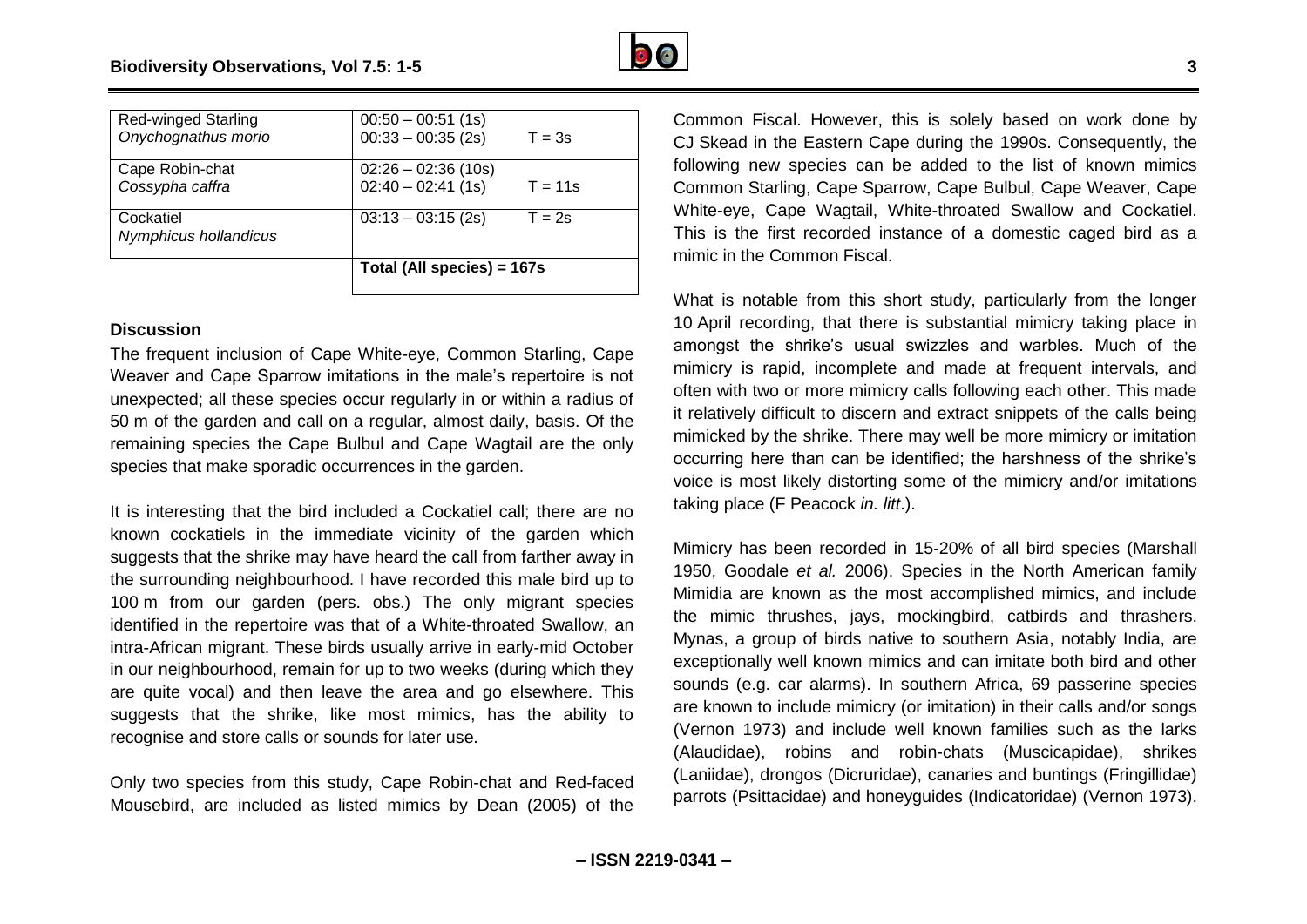

Some species, such as the drongo and honeyguide, are able to mimic non-bird sounds; the drongos are able to mimic meerkats to trigger an alarm call amongst other birds, while honeyguides imitate the noise of a bees nest to lead honey badgers to it. It is well known that most bird mimics include calls or snippets of calls of species occurring in the local patch of the mimicking bird (Marshall 1950, Vernon 1973, Hindmarsh 1986) and that these act as a means of attraction or threat to other species.

Vernon (1973) suggests that there is a differentiation between vocal imitation and vocal mimicry; imitation serves no adaptive purpose whereas mimicry serves a particular function and is usually advantageous for the mimic (e.g. the honeyguide benefits by getting access to honey once the honey badger has eaten enough). Bearing these definitions in mind, are the inclusions of other bird vocalisations in the song of this male fiscal merely a means to imitate other species or to using mimicry to gain some functional advantage?

The vocalisations of the male fiscal in this study were recorded during early April, the start of winter in the southern hemisphere. Although peak breeding in the Western Cape occurs mainly in spring (August–October) birds are known to sing year round (Dean 2005). It is plausible that this male was in the process of setting up a territory prior to the peak breeding season and this was part of demarcating the boundaries of the territory. On each day the recordings were made the bird was located in a different part of the garden reinforcing this male's need to advertise from different locations which then invariably set the perceived boundary of the potential territory. Establishing a territory is one of the main reasons for singing amongst male passerines and it has been suggested the inclusion of

vocalisations from other species adds strength to the individual's singing abilities thereby making him a stronger candidate to find a suitable mate (Vernon 1973). It may also have to do with tricking other species into believing that there are more individuals around and possibly encourage them to move off allowing the mimic greater access to resources. I have only ever seen this single male in the immediate neighbourhood and I suspect that his singing and mimicry is in full defence of him trying to source a mate. No female was seen in attendance with this male in the weeks following the recordings; however on 11 November 2015 an independent juvenile Common Fiscal was seen and photographed in my garden with both parents in attendance. Although I cannot confirm that the male was the individual I recorded singing in April it seems probable that it was and that he had successfully acquired a mate and bred successfully. The actual locality of the nest was unknown. Peacock (2014) found that vocal imitation in the Chestnut-vented Tit-babbler played important roles in establishing territories, mate selection and/or pair-bond formation and is therefore more likely to be associated with breeding activities than with behaviour outside of the breeding season. This supports the observations and recorded imitations in this study.

It would be interesting to follow up with additional recordings to gauge any changes in the amount and/or diversity of mimicry this male fiscal may include in future songs.

#### **- oo0oo -**

#### **Acknowledgements**

I am grateful to Faansie Peacock for commenting on an earlier draft of the manuscript and for assisting with some of the identification of the 'mimics' from the sound recordings.